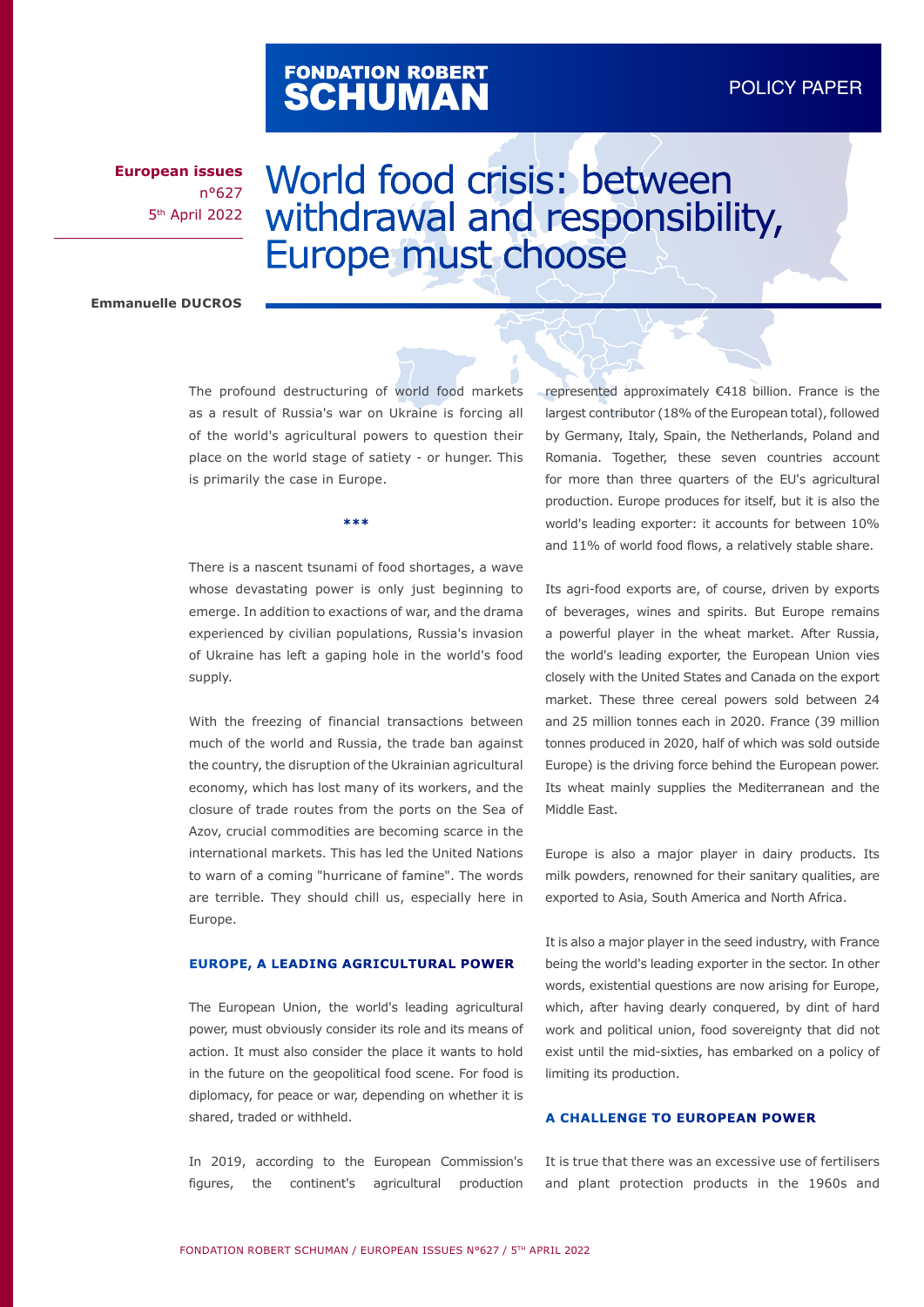1970s. This led to a necessary and crucial reflection on the environmental aspects of food production. Similarly, the fight against global warming is forcing the sector to question its practices, to make them more sober, to limit greenhouse gas emissions, and even to think of ways to capture carbon in the soil. Conditioning of Common Agricultural Policy payments [\(CAP](https://ec.europa.eu/info/food-farming-fisheries/key-policies/common-agricultural-policy/cap-glance_fr)) to more agri-environmental practices is an effective public policy. Production conditions in Europe have improved over the last twenty years to a degree unseen elsewhere. Standards in the EU are the highest in the world.

But perhaps Europe, somewhat naively, has forgotten that its soil, climate and agronomic know-how give it an advantage that most regions of the world do not have: that of being able to produce, in quality, quantity and variety, the food it needs, with surpluses for regions of the world less well endowed by geography.

Perhaps forgetting, because it is well fed, the historical precariousness of human food, Europe has chosen to favour, via the latest versions of the CAP, fallow land and organic farming, which is half as productive for cereals on an equivalent agricultural area. Production has gradually become a European taboo. "*It is symbolic to see that, although agriculture represents a budget of €30 billion, i.e. the largest budget line in the European Union, Ursula von der Leyen did not mention the word once during her two State of the Union speeches*," regrets Arnaud Rousseau, one of the vice-presidents of the FNSEA, the leading French agricultural union.

The subject of food has become marginal. So much so that Europe has resolutely committed to limiting production in the long term with the agricultural version of its [Green Deal,](https://ec.europa.eu/info/strategy/priorities-2019-2024/european-green-deal_en) the so-called [Farm to Fork](https://eur-lex.europa.eu/resource.html?uri=cellar:ea0f9f73-9ab2-11ea-9d2d-01aa75ed71a1.0001.02/DOC_2&format=PDF) Strategy put forward by the Commission and approved at the end of 2021 by the European Parliament.

We will come back to this in detail. But before looking at the purely European issues and the questions that are being asked of the European Union, stock must be taken of the new global geopolitical situation in terms of agriculture. For, in just a few days, everything has changed.

# **THE FAILURE OF DOMINANT ACTORS**

Before the war that broke out on 24 February 2022, Russia and Ukraine together accounted for 30% of world wheat exports. They also accounted for a fifth of the maize trade and 70% of the trade in sunflower oil and sunflower cake, which are essential for animal feed.

Russia's gas power also determines its control of the fertiliser market, for which methane and nitrogen are the raw materials. For traditional buyers, the availability of these products collapsed within a few hours of the Russian invasion of Ukraine. The former are countries that often do not have sufficient production capacity (soil, climate) to feed their growing populations. Concerns are focused primarily on Africa, the Middle East and the Mediterranean basin. According to the UN, forty-five of the least developed countries import at least a third of their wheat from Ukraine or Russia; eighteen of them import at least 50%. Benin imports 100% Russian wheat. Somalia gets 70% of its wheat from Ukraine and 30% from Russia. Others such as Sudan (75%), the Democratic Republic of Congo (68%) and Senegal (65%) also rely heavily on these two sources of supply. "*A country like Egypt (102.3 million inhabitants) consumes 21 million tonnes of wheat per year, but imports 12.5 million tonnes,*" says Arthur Portier, an analyst at Agritel, a firm specialising in the cereals trade. Sixtyone percent of this grain comes from Russia and 23 percent from Ukraine.

Wheat has not only become scarce, but expensive. It has exceeded €400 per tonne on several occasions since the invasion: "*It has doubled since November 2021, when it was already at unsustainable levels for many countries*," notes Arthur Portier. "*Grain prices have already far exceeded those at the start of the Arab Spring and the 2007-2008 food riots*." All agricultural commodities are following suit: rapeseed, soya, maize, oils, sugar, etc. "*At the end of February 2022, the FAO food price index exceeded the two peaks reached during the 2008-2012 economic and financial crisis, peaks that were considered unsustainable at the time*," note economists Marine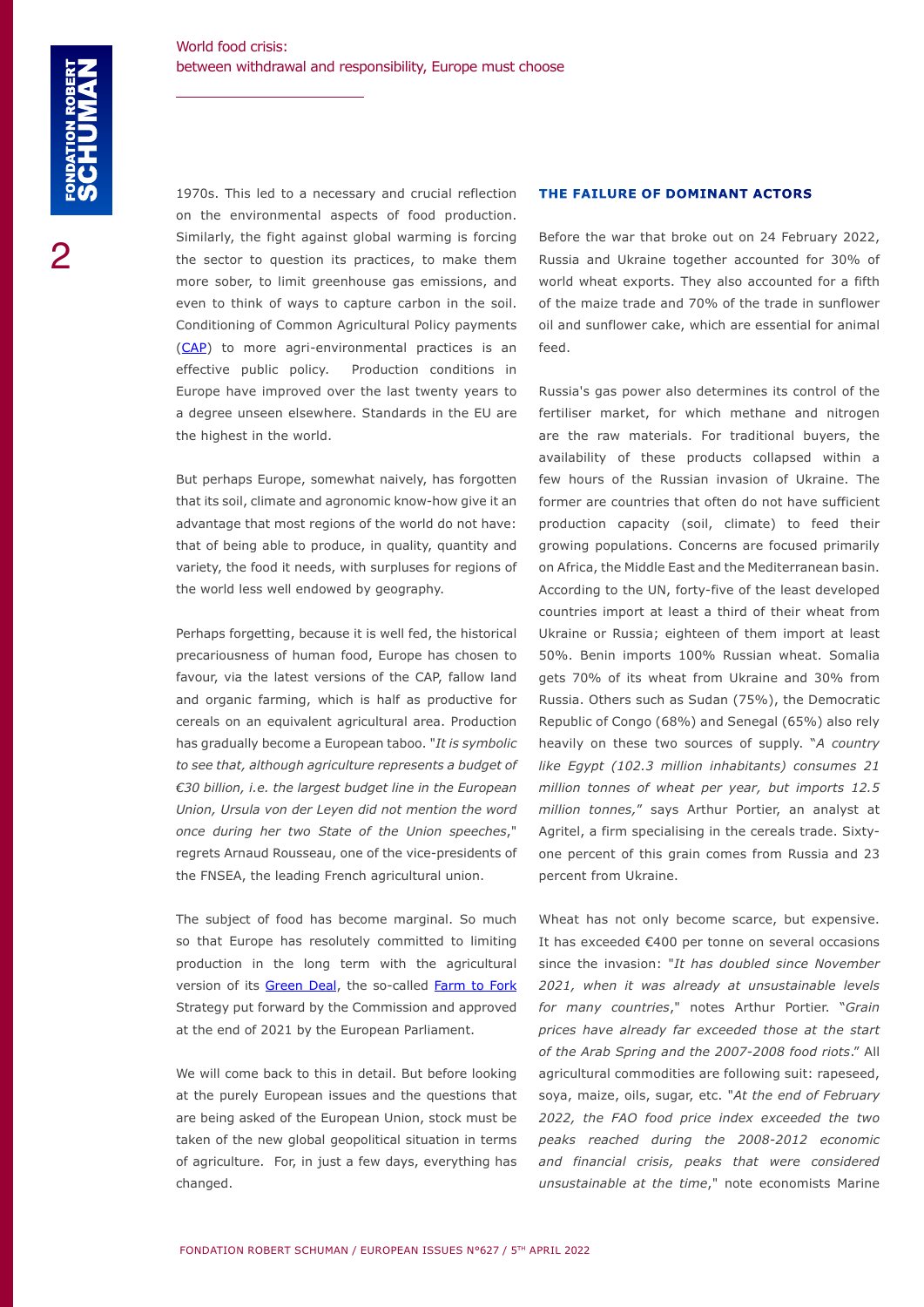Raffray and Thierry Pouch, in a memo to the French Chambers of Agriculture.

Scarce, expensive wheat, an unresponsive market based on the daily need to feed oneself. A quarter of the world's calorie intake comes from wheat! The equation is insoluble for dependent countries.

#### **LIMITED RESOURCES**

There are few alternatives to Russian or Ukrainian wheat. "*The next harvest in the Mediterranean basin will be affected by drought, China is forecasting a bad year for wheat and will buy massively, Australia suffering floods. Argentina is planning to hold on to its stocks. European - and especially French - resources are limited. There are still stocks in the US, but this will not be enough. We need to keep an eye on India, which has become an exporter,*" says Thierry Pouch, chief economist of the French Chambers of Agriculture (APCA). He even adds that "*everything is converging for a disaster to happen*". In Ukraine, it is disastrous already: "*We estimate that the cultivable area has shrunk by 30% with the Russian invasion. In the bestcase scenario, Ukraine will produce 70% of its usual crops. We will do our best to not only feed the country but also export to countries that need our wheat and maize. But more gloomy scenarios estimate that, if the war continues, Ukraine will barely save half its harvest*," warns Mariia Dudik, director of the [Ukrainian](https://farming.co.uk/news/copa-cogeca-welcome-the-ukrainian-national-agrarian-forum-as-partner-organisation-) [National Agrarian Forum](https://farming.co.uk/news/copa-cogeca-welcome-the-ukrainian-national-agrarian-forum-as-partner-organisation-).

# **A PAINFUL REALISATION FOR EUROPE TOO**

The realisation is not only painful for the less developed countries. Europe, which was already wondering about the loss of food sovereignty, has also become aware of the flagrant dependence on Russia to which it has subjected itself. Fertilisers and gas, first of all. "*Nitrogen fertiliser prices are at levels not seen since the 2008 peak. Over one year (January 2022 - January 2021), the rise in inputs is +20.6%. It is affecting all agricultural sectors, with field crops (+27%), herbivores (+17%), market gardening and horticulture (+17.4%), as well as granivores (+16.1%), being particularly affected*".

Europe also imports feed for its pigs and poultry and vegetable proteins. Not only from Russia, of course. Overall, products intended for feed, such as sunflower cake, account for 10.8% of its imports. But 40% of the maize consumed in Europe comes from the Black Sea basin.

### **THE RISE OF AN AGRICULTURAL EMPIRE**

What is exploding in the face of the world and Europe is the patient rise of Russian cereal production, which Europe has not been able - or has not wanted - to see. The superpower is measured in millions of tonnes. In 2001, Russia produced 36 million tonnes of wheat and exported almost none. In 2006, it produced 45 million tonnes, of which 11 million tonnes were exported, representing 11% of world trade. Fifteen years later, in 2020, production exceeded 80 million tonnes; 35 million tonnes sold accounted for 21% of world flows. Russia is now the world's largest exporter. "*This is the result of Vladimir Putin's desire to reclassify Russia in the world, as in the energy and military fields*," analyses Sébastien Abis, Director General of the [Demeter Club](https://cdn.eu.yapla.com/company/CPYeQ23lLcPYvZ9GTj339cZ7/asset/files/DEMETER Brochure - EN 2021(2).pdf), a think-tank dedicated to agricultural geopolitics. "*For while during the Soviet century, Russia disappeared from the geopolitical wheat map in the middle of the 19th century, it accounted for half of the world's exports*", he explains.

Over the past five years, Russia's annual production gain of 35 million tonnes is equivalent to that of France, the largest in Western Europe. "*With this wheat, Russia has a weapon. Here in Europe, it is difficult to gauge the extent to which this is the case*," adds Arthur Portier.

#### **ALLIANCE TOOL**

Is wheat a weapon? Yes, and for several reasons. Firstly, because this cereal - at least its availability at affordable prices - is the key to political and social stability in many countries. Russian wheat is now more important in world trade than American wheat, whose share has been falling steadily (14%). "*Nature abhors a vacuum. If Europe gives up its role as an exporter to the Mediterranean basin, Russia will take*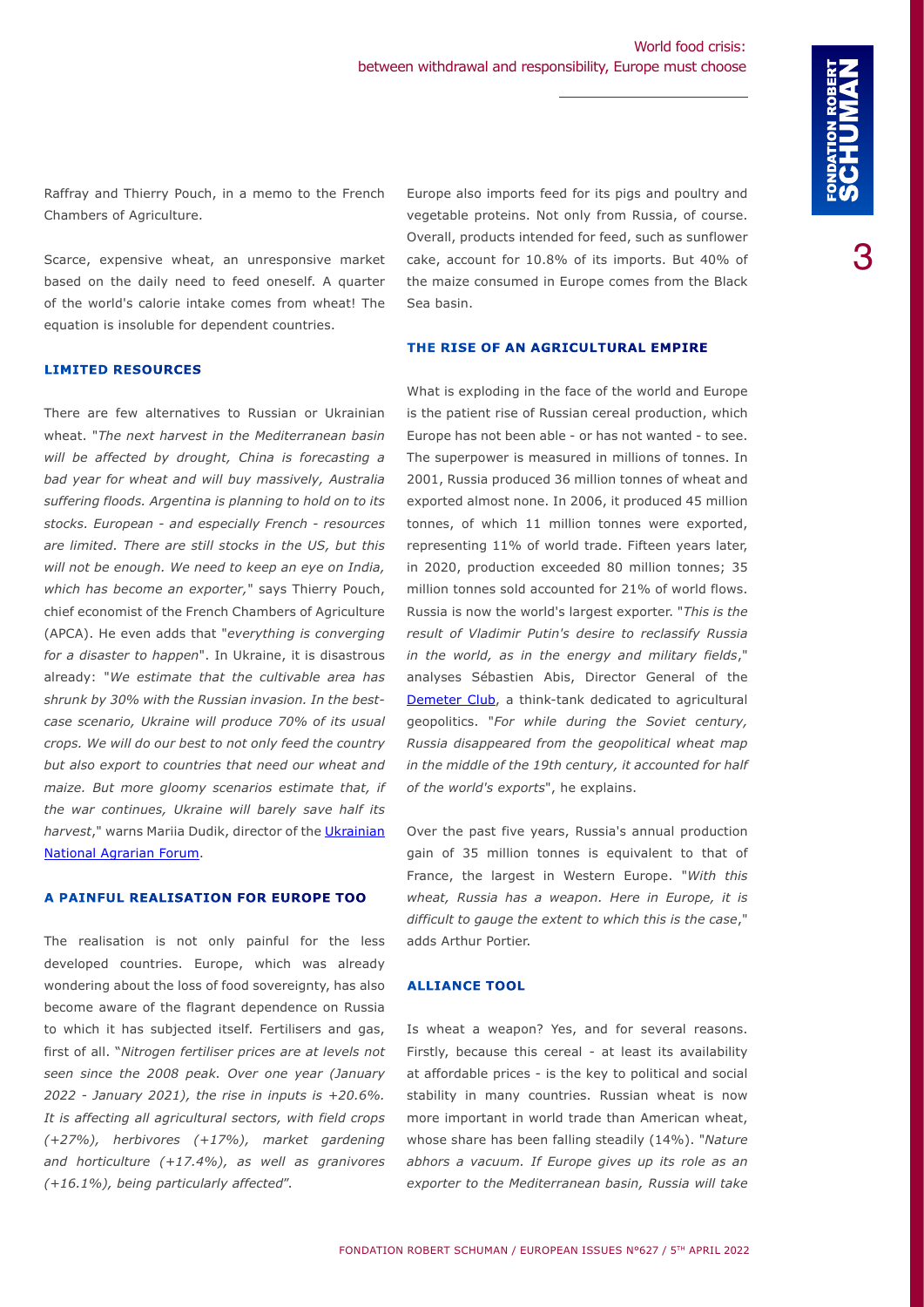*its place and, at the same time, will have a means of controlling migratory flows, which are the result of possible food riots. As with gas, the tap just has to be turned off*," points out Sébastien Abis.

Secondly, wheat is a tool for alliances. Russia is in the process of signing agreements with China to satisfy its enormous appetite. The Zabaikalsk rail grain terminal, 120 km from China, will open in the third quarter of 2022. Flows will develop rapidly. Russia has also signed an agreement on wheat with Turkey, one of its main customers. This agreement is important for both parties. For Turkey, because it involves vital food supplies when its relations with the European Union are disrupted. For Russia, because it allows it to ship its bulk carriers around the world via the Bosphorus Strait.

Finally, wheat could be used by Russia to establish even greater power, which sheds a different light on the conflict with Ukraine. "*If you add to Russia the tonnages of the Kazakh satellite and a hypothetically controlled Ukraine, you get 40% of world wheat exports. A hegemony over the planet's stomachs*," warns Sébastien Abis. It is important to remember the obvious: wheat is the basis of all food security and accounts for a quarter of the caloric intake of humans.

The world's population, it should be remembered, is constantly growing. It will reach 10 billion by 2050. The question is how to feed 7.5 billion people next year. It must be said again: hunger and food insecurity are fertile ground for civil unrest and migration.

# **FARM TO FORK, A STRATEGY CHALLENGED BY THE EMERGENCY**

This is the light in which the European agricultural strategy for 2030, called *Farm to Fork*, should now be viewed. It stems from the wish to achieve carbon neutrality by 2050. It consists, among other things, of increasing the share of organic farming to 25%, reducing soya imports to zero, halving the use of pesticides and veterinary antibiotics, reducing

fertiliser applications by 20% and reducing the area cultivated on the continent by 10%.

In the opinion of the **Copa-Cogeca**, the major European agricultural union, of Paolo de Castro, the Vice-President for the [committee on agriculture and](https://www.europarl.europa.eu/committees/en/agri/home/highlights)  [rural development](https://www.europarl.europa.eu/committees/en/agri/home/highlights) of the European Parliament, just like many economists, the European Commission has set input reduction targets that have been '*pulled out of the hat*', without studying either the consequences for production or the means and tools to achieve them. It has taken no account of the warnings. "*The notes of Copa-Cogeca and the specialists were thrown away under pressure from the NGOs*," says Thierry Pouch.

Even before the war, economists, farmers and geopolitical specialists were sounding the alarm about the effects of such a plan. It is an economic sacrifice on a continental scale for zero environmental effects, or even worse! Economic studies have shown that if this political vision were to be implemented as it stands, we would be facing a disaster throughout the food chain.

#### **WORRYING STUDIES**

A *corpus* of four full studies now exists. One was published by the US Department for Agriculture ([USDA](https://www.usda.gov/)), in November 2020. Another was quietly issued in the middle of summer 2021 by the Joint Research Center [\(JRC](https://publications.jrc.ec.europa.eu/repository/bitstream/JRC121368/pubsy_jrc_technical_report_-_capri_environmental_and_climatic_ambition_2.pdf)), a European Commission research centre. It was withheld for a year such was its potency. The [German University of Kiel](https://www.bio-pop.agrarpol.uni-kiel.de/de/f2f-studie/executive-summary-en) undertook a thorough impact study, on the request of the German cereal trade association. The [Dutch University of](https://research.wur.nl/en/publications/game-changing-potential-of-the-eus-farm-to-fork-strategy)  [Wageningen](https://research.wur.nl/en/publications/game-changing-potential-of-the-eus-farm-to-fork-strategy) has also done the math.

What these four studies have in common is that they all predict drastic production cuts. The American study anticipates an overall 12% decrease in food volumes on the continent. The JRC study predicts reductions of 14% in meat and 15% in cereal production. The same decrease is expected for oilseeds. Fruit and vegetables will fall by 13%, dairy products by 10%, beef by 17.5% and pork and poultry by just over 15%.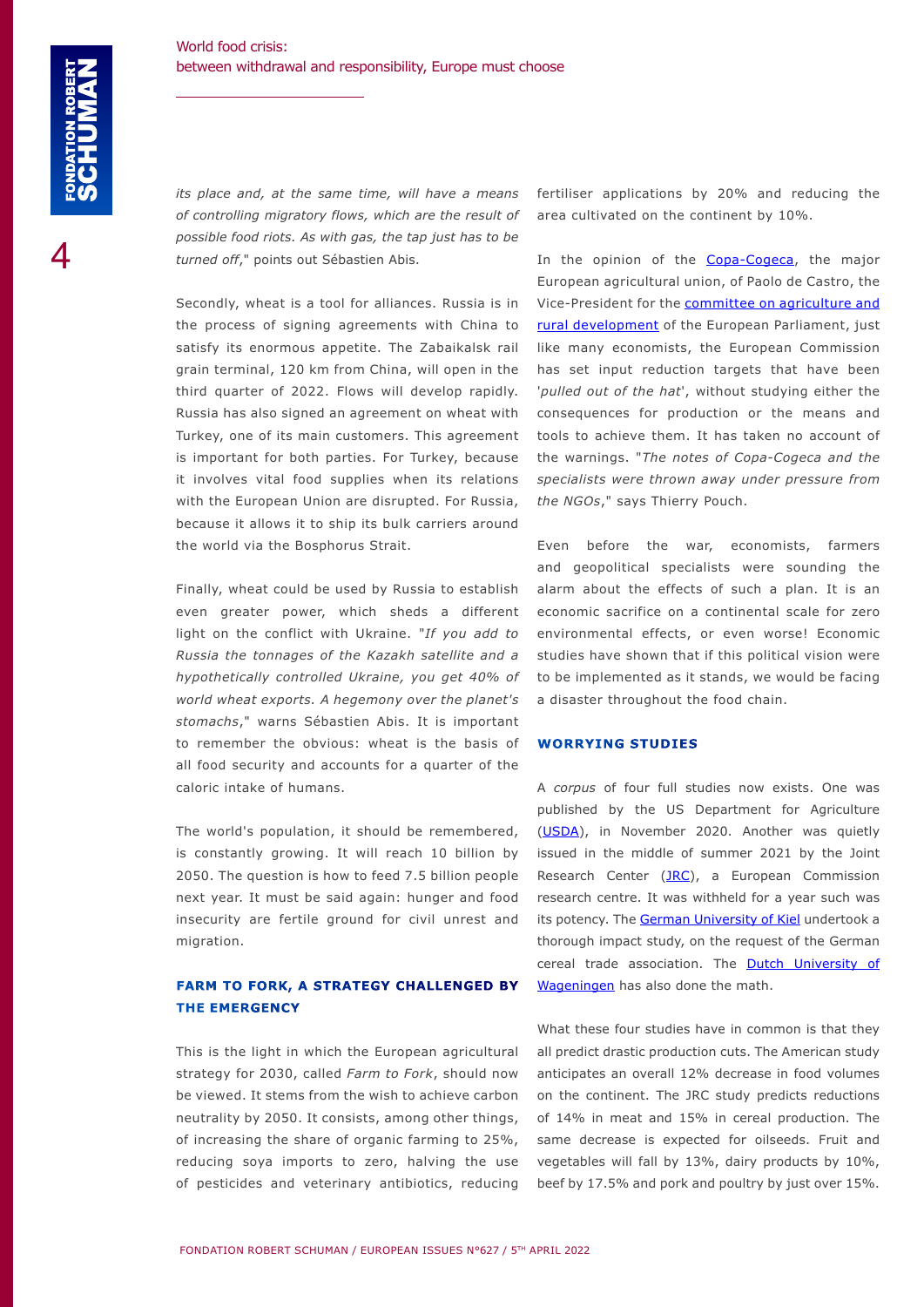The Kiel University study is even more severe, predicting a 20% decrease in terms of meat and cereals. The Wageningen study predicts a collapse of wine production by a third, sugar production by a fifth and cereals by 10%.

The corollary is a 1% increase in the cost of food in Europe, according to the USDA. The JRC study puts food inflation at 12%. And for the University of Kiel, price increases would reach 12.5% for cereals and 58% for beef! "*And this*", explains Quentin Mathieu, head of economic studies for the Coopération agricole, "*does not take into account imports, which would exceed the current quotas and would therefore be overtaxed...*".

Europe would no longer be able to rely on itself to feed itself. According to the JRC, exports would fall from 27 to 15 million tonnes per year for cereals. Exports of pork and poultry would also fall. Dependence on imports would increase for oilseeds, fruit and vegetables and beef!

For the University of Kiel, it is worse. The trade balance in cereals, which is in surplus by 22 million tonnes for the European Union, would plunge into the red by 6.5 million tonnes. The deficit in fruit and vegetables (currently 10 million tonnes) would more than double to 22 million.

"*This is terrible*", says Quentin Mathieu: "*The study also stresses that, without sufficient treatment of plants, there is a risk of crop losses and a decline in food quality, with contamination, which would penalise both European consumers and the remaining exports*".

For Yves Madre, economist and head of the think tank [FarmEurope](https://www.farm-europe.eu/), "*it is a plan worthy of the Supreme Soviet. You set objectives and then it has to become what you decide. It's attractive for the publicity. But no one has asked whether it is credible, whether it will feed European citizens. Who can afford to pay 10% to 15% more for food? 75% to 80% of the European population cannot afford it! And who can accept a two-tier food system, with local* 

*food for the rich and imported food for the poor? We are not going to create a European system of food assistance! Especially as this will finance other forms of agriculture, as the studies do not take into account the demand that will be created in Europe for competitively priced products from elsewhere*".

"*When you read these studies, one might think that European agriculture is going to disappear from the radar screen*," Thierry Pouch laments. "*This is terrible, because it is the leading exporter and the most virtuous in the world. This is simply an environmentalist manoeuvre*". Environmentalist? We have to say it quickly. The ecological effects of the Farm to Fork strategy, when you look at them, are distressing. The European JRC study explained this summer that two thirds of non-CO2 greenhouse gas emissions would simply be "exported". The Kiel University study has increased the number of parameters and refined the calculations.

"*Farm to Fork is expected to save 109 million tonnes of carbon equivalent per year*," says Quentin Mathieu. "*But the models show that in fact 54.3 million tonnes are 'leakage', i.e. they are deported to third countries that will supply us with the food we will no longer produce. Another 50 million tonnes are invalidated by carbon emissions from land-use change*."

Translation: we are going to sabotage European sovereignty, no longer meet the world's increased needs at all, to save nothing and do even worse! The Capri model used explains that we must not forget the additional transport and deforestation in the world, linked to European agricultural decline. "*Moving European production to third countries will increase environmental pressure elsewhere*," adds Yves Madre. "*Even if we impose green criteria for our imports, production in Brazil for China will be undertaken in disastrous conditions. We are buying a good conscience*". He insists emphatically: "*We are going to make a mess of the world markets by withdrawing the flows from Europe. We will leave it to others to deliver. Under what conditions? Europe will drag everyone down with it. The European Centre for Development Policy Management (*[ECDPM](https://ecdpm.org/publications/greener-europe-at-expense-of-africa-why-eu-must-address-the-external-implications-farm-to-fork-strategy/)*)*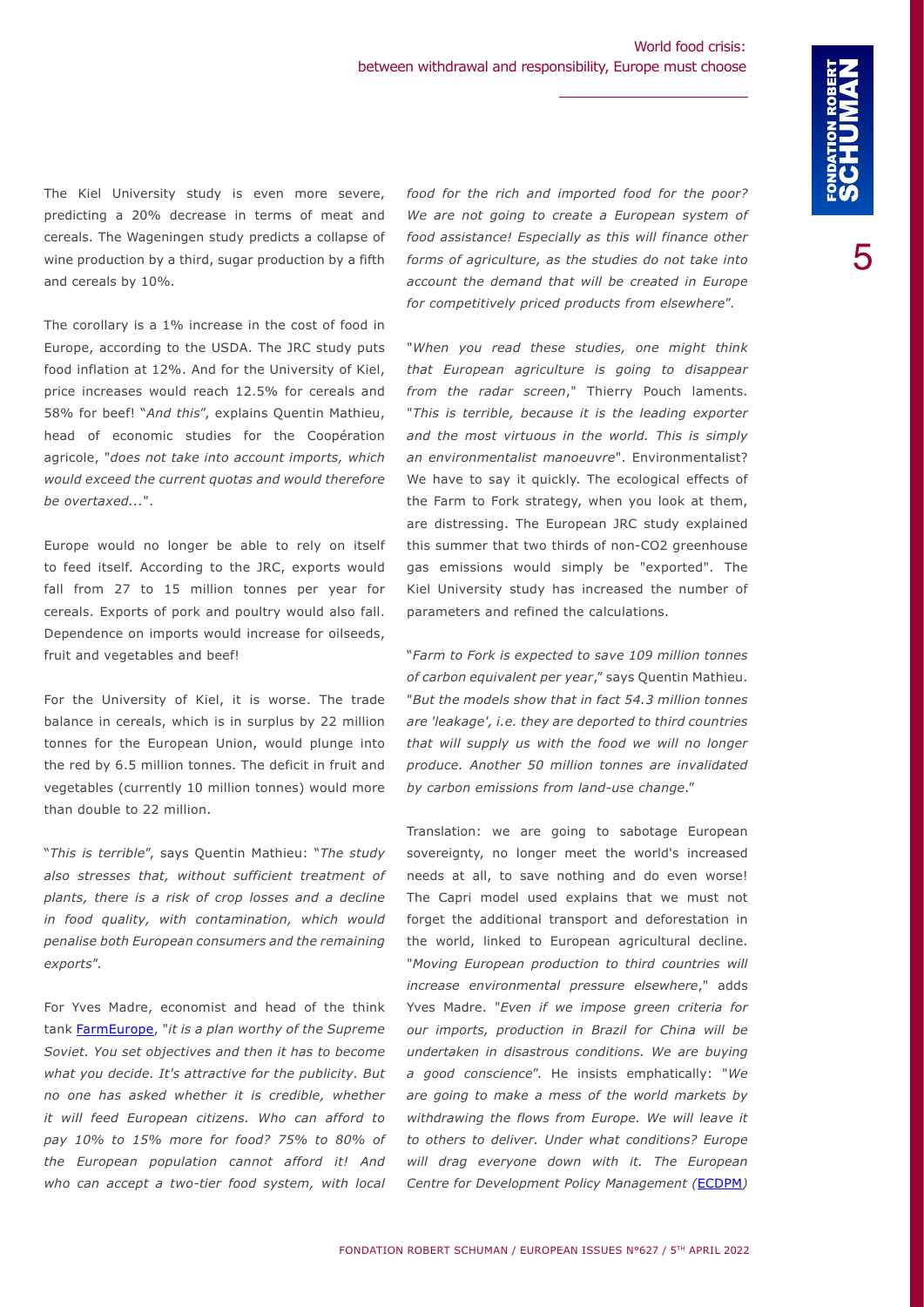*summarises "Farm to Fork" in one sentence which is the title of one of its papers called "A Greener Europe at Africa's expense*".

#### **WHAT NOW?**

What was already problematic before the war in Ukraine has become catastrophic - unless one defends global degrowth, European withdrawal and a policy of global self-reliance.

For the time being, in the face of the food crisis, Europe has adopted emergency measures aimed primarily at preventing the bankruptcy of its farmers, who face an exponential rise in production costs, particularly in livestock farming, and at compensating for some of their dependence on plant proteins from the Black Sea basin: "*For the moment, the measures comprise the authorization of the cultivation of 4% of the land that would normally be left fallow,*" explains Quentin Mathieu. It is up to each state to decide what it wants to use this land for. It is often lower quality land that cannot be used for cereal production, but which can be used for intermediate crops, protein crops, which do not require much in the way of plant protection products and fertilisers, and which bring back nitrogen, or even for sunflowers, which require very little fertilisation and on which Europe is very dependent.

"*There was also the release of €500 million in emergency aid for Member States' agriculture, in proportion to their agricultural importance, which the countries decide how to allocate. France will support its livestock farming, Poland will allocate it to aid for the purchase of inputs and fertilisers*," explains Quentin Mathieu. Private storage aid for meat, the possibility of removing the cap on certain aids and unilateral support, without being accused by Europe of distorting competition, are also part of the range of responses. The Commission is also encouraging Member States to prioritise investments in their National Strategic Plans that will reduce dependence on fossil fuels and inputs.

#### **REVIEW "FARM TO FORK"**

The most sensitive point obviously remains: the Farm to Fork strategy. This plan has not yet been translated into legislation. The work of European elected representatives must now aim to bring a dream back down to earth since it lacks the most obvious principles of reality.

"*The Farm to Fork strategy has not been abandoned, but it is on hold*," notes Quentin Mathieu. There has been a brutal return to reality, with warnings from the FAO and the UN on the coming famines: Europe cannot afford not to play its role. Planning a 10 to 12% decrease in food volumes, 20% for cereals, is clearly no longer a reasonable objective. It is clear that the 2030 deadline no longer makes sense in the context of the global food crisis.

Arnaud Rousseau, from the FNSEA, notes: "*Many of us have been shouting and warning in a void. There is no such thing as the end of the food story. There are always crises, wars, bad harvests, and antagonisms between countries that hinder the food machine. To pretend that everything is taken for granted for us and for the rest of the world is to invite tragedy*".

However, one crisis does not cancel out the other. Rising hunger does not make climate change and biodiversity damage disappear. The environmental objectives of reducing the use of plant protection products and fertilisers, which emit greenhouse gases, remain essential. What should Europe do? Consider, no doubt, that these objectives cannot be the only ones taken into account, unconnected with their effects on production and on the world's food stability. In one sentence: it must refrain from reducing its production. What it does not grow will be in short supply at some point in the world, which will drive up prices. It cannot afford to do less; it must do better.

Europe must set the precise means for achieving each quantified objective, both in terms of investment, support for the sectors and technical itineraries. We must set achievable goals rather than